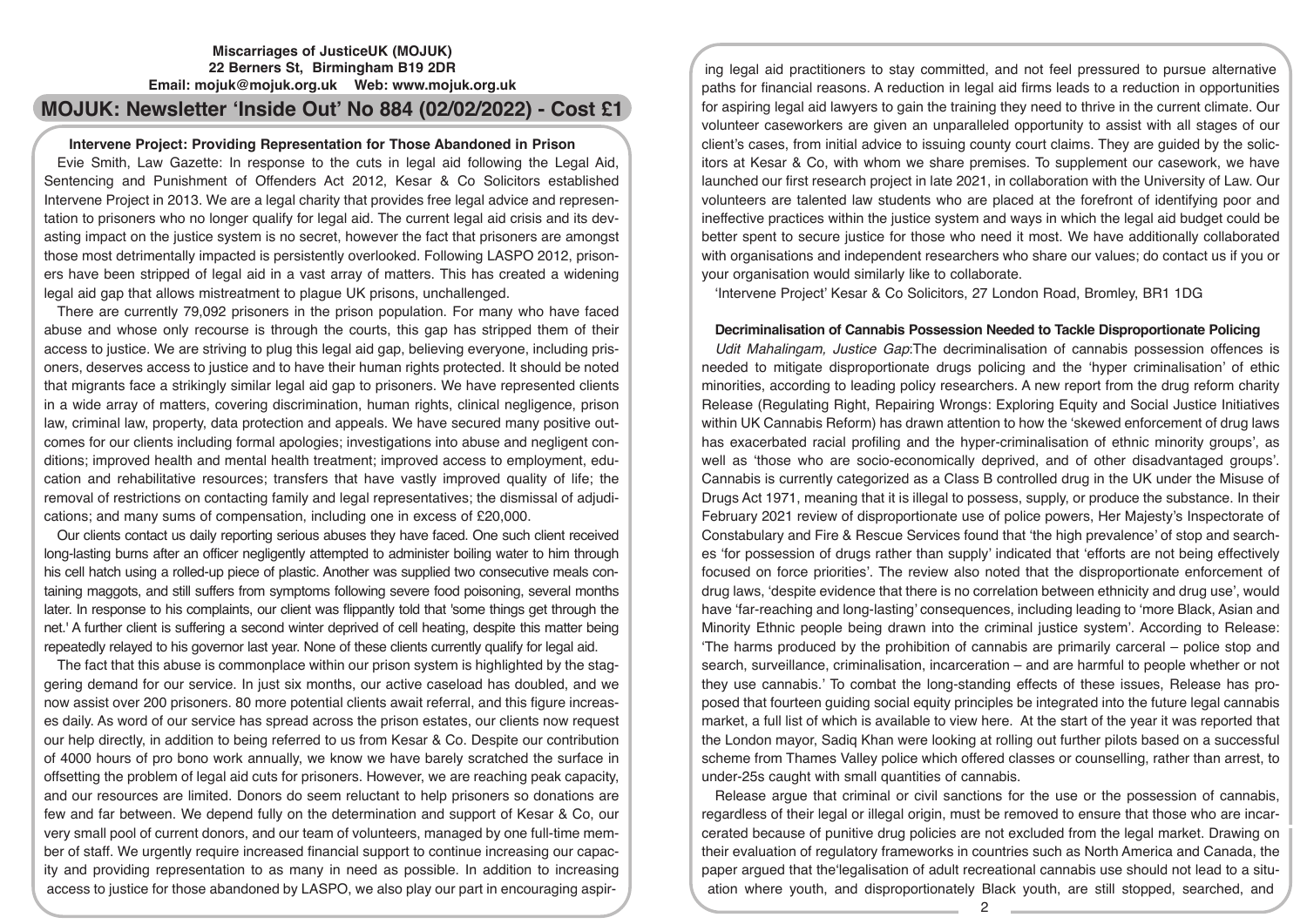arrested by the police for the possession of cannabis'. 'Without protections for the use of cannabis in public (subject to the same protections for, and restrictions to, the smoking of tobacco in public), people who lack access to safe and private areas to smoke can still face police intervention and potentially harmful penalties, and it is likely to be disproportionately Black and other ethnic minority individuals who are arrested for public use.' The group calls for the 'automatic expungement' of cannabis crimes as well as other historic offences to ensure that people have the adequate means by which they can 'have the slate wiped clean'. Release notes a 'growing consensus' that tax generated through the legal cannabis market could be invested in communities that have been 'overly criminalised, as well as in harm reduction and wider drug treatment initiatives'. 'At present, the UK's tax system does not naturally align itself with this type of revenue reinvestment, and the adoption of this principle would require adaptation(s) to our current system,' Release says. 'This is no reason to say that this should not be changed to accommodate reparations as a way to redress the harms caused by cannabis prohibition.' 'The legal renaissance of cannabis is a vital opportunity to address the harm that cannabis prohibition has caused to Black and Brown communities and to people with lived experience of cannabis policing,' explained Dr. Laura Garius, Release's policy lead and one of the report's authors. 'The UK Government's new drug strategy regurgitated a "tough on drugs" rhetoric, despite the Home Office's own research concluding that the estimated £1.6 billion spend per year on drug law enforcement is not impacting levels of drug use.' 'Change is inevitable – cannabis is the most widely used illicit drug in the UK and the world, and it is simply too lucrative a market for politicians to ignore', notes Dr. Garius. 'However, we must make sure that cannabis will be regulated right'.Nevzlin v. Russia:

#### **Jury Foreman Sentenced Over Internet Research**

*Law Gazette:* A foreman of a jury who carried out internet research that led to the conviction of a defendant has been given a suspended prison sentence. Timothy Chapman, 62, caused other members of the split jury at Huntingdon Crown Court to change their mind after using a search engine to ask the question: 'How hard is it to break bones?' Prosecutor Hugh Vass told St Albans Crown court last week that the juror failed to heed a warning by Judge (Caroline) Wigin about carrying out internet research. He said: 'Mr Chapman was the foreman of the jury at Huntingdon crown court. The case involved a punch that caused a broken cheek bone. 'The jury were sent out to deliberate on Thursday 28 January 2021. At the close of business the jury were evenly spilt 5 to 7. They were sent home. That night he used a search engine and asked: "How hard is it to break bones? The jury returned the next day and were still split. The defendant told the jury that he had worked with crash test dummies and the impact would have to be very forceful. He did not mention he used a search engine. He said he had looked over notes from work. Some jurors changed their mind. One challenged him, but a unanimous guilty verdict was returned.' In May last year a member of the jury complained and Chapman was arrested. He told the police when he went home he said he used a tablet to search the internet. Vass said Chapman gave no explanation as to why he did not send a note to the judge via an usher. He said he believed he was doing the right thing

The Huntingdon conviction was quashed and there is to be a retrial at "considerable cost" to the tax payer, said the prosecutor. Chapman pleaded guilty to carrying out research and sharing research while a juror. Defending, Mark Shelley of criminal defence firm Mark Shelley and Co said 'This is a desperately sad case. He is a 62-year-old man who has never been in trouble. He had never done anything stupid like this before. 'It's not at the top end of juror problems - he

did not contact anybody. He thought he was trying to help. He has worked with crash test dummies and wanted to be sure in his own mind despite the warnings from the judge.' Judge Richard Foster told Chapman: 'Members of jury were swayed by your input from your internet research. The quashing of the conviction caused a significant public cost and witnesses will have to go through it all again.' The judge said normally an immediate custodial sentence is imposed, but he was able to suspend the sentence because of the strong mitigation. He passed an eightmonth sentence suspended for 12 months, pay £1,000 costs and a £500 fine.

## **Trial in Absentia and Conviction Violation of Article 6 ECtHR**

Leonid Borisovich Nevzlin, is an Israeli and Russian national who was born in 1959 and lives in the city of Herzliya (Israel). The case concerns Mr Nevzlin's trial in absentia and conviction for three counts of murder, one of aggravated robbery, and three of attempted murder, for which he received a life sentence. Relying on Article 6 § 1 (right to a fair trial), Article 6 § 2 (presumption of innocence), and Article 6 § 3 (a) (right to be informed promptly of an accusation), (b) (right to adequate time and facilities for preparation of defence) and (d) (right to obtain attendance and examination of witnesses), the applicant complains, in particular, that he was not notified of the charges against him, that the trial court relied on evidence that came from other trials, and that the judge denied him time to prepare his defence and the opportunity to call witnesses. He complains that the judge implied that he was guilty of murder during the trial. Relying on Articles 6, Article 14 (prohibition of discrimination) and Article 18 (limitation on use of restrictions of rights), the applicant complains, in particular, that his prosecution was part of a politically motivated discriminatory campaign of persecution against Yukos shareholders. Violation of Article 6 §§ 1 and 3 (a) and (b)

# **Covid Prosecutions One in Three Wrongly Brought**

*Jon Robins, Justice Gap:* Campaigners are calling for an end to all Covid-related prosecutions in the UK after it was revealed that one in three prosecutions were incorrectly brought. An review by the Crown Prosecution Service found that hundreds of people have been wrongly charged and prosecuted under the Health Protection (Restrictions, Coronavirus) Regulations and the Coronavirus Act 2020 – as reported by the Independent. 'We cannot have a justice system where people in power can break lockdown with impunity while others are prosecuted and fined,' commented chief executive of Fair Trials, Norman L. Reimer. 'The government's response to the pandemic has been to extend police powers and create a raft of new criminal offences. Policing has been heavy-handed, discriminatory, and in hundreds of cases, unlawful. The pandemic has highlighted pre-existing divisions in our societies and none more so than in our criminal justice system. While ordinary people were being fined for meeting more than one friend, those in power engaged in such conduct with impunity while calling for others to be prosecuted. What better evidence is there that we have a two-tiered system of justice?'

The group pointed out that the majority of charges under the regulations had not been looked at as they have been brought under the single justice procedure, leading to the risk of hundreds more unlawful convictions. Single justice procedure cases are charged by the police and heard 'on the papers' by a single magistrate alongside a legal advisor. Almost 5,000 coronavirus cases have been dealt with via the procedure. As of November 2021, police in England and Wales had processed a total of 118,438 fixed penalty notices (FPNs ) for breaches under the Health Protection (Coronavirus, Restrictions) Regulations 2020 and subsequent amendments. As of June 2021, 369 fines of £10,000 had been given out for 'participating in a large gathering'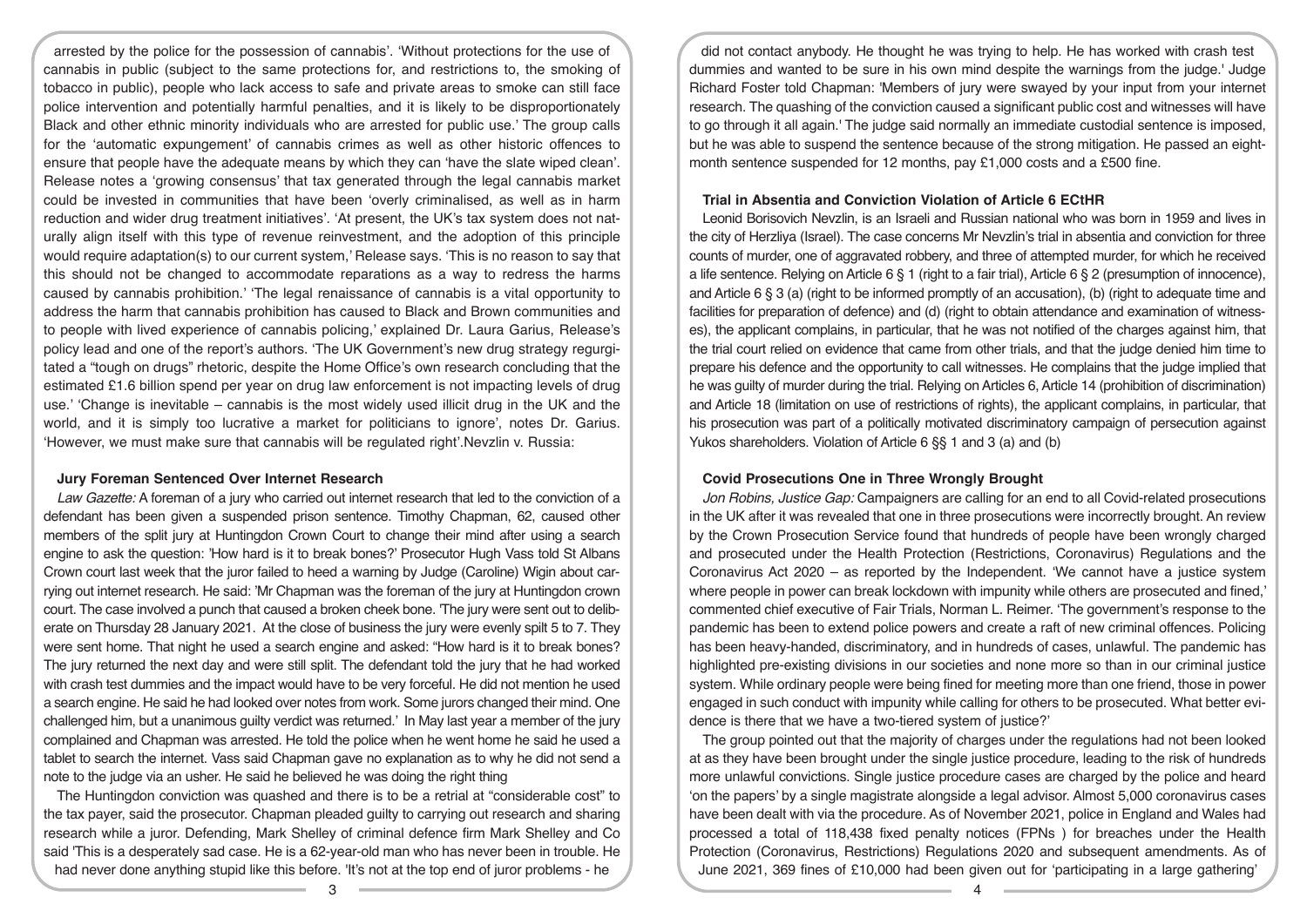(more than 30 people) under the Regulations in England and Wales. 3,941 fines of £800 had been given out for participating in a gathering of more than 15 people.

According to Fair Trials, the criminal justice response to the pandemic has 'not only been heavyhanded but discriminatory'. 'Police have been twice as likely to fine young Black, Asian, and minoritised ethnic people for alleged lockdown offences, while stop and search rose 24% during the first year of the pandemic, despite people being at home much more due to the restrictions,' says the group. 'Black people were seven times more likely to be stopped than white people, and the equivalent of one in five ethnic minority teenagers were stopped and searched in London.'

#### **Ill-Treatment of Detainees Who Had Been Interned in the 1970s**

*Anurag Deb, UK Human Right Blog:* In one of its final decisions of 2021, McQuillan, McGuigan and McKenna, the UK Supreme Court addressed challenges to the effectiveness of police investigations into events which took place during the Northern Ireland conflict. The European Court has long maintained that the right to life (Article 2 ECHR) and the prohibition upon torture and inhuman and degrading treatment (Article 3 ECHR) carry with them positive obligations on the state to conduct effective investigations. These "legacy" cases not only draw the Courts into debates over some of the most contentious aspects of the Northern Ireland conflict, in particular the involvement of state agents in killings and the infliction of serious harms upon individuals, but they also pose questions about how human rights law applied in the context of Northern Ireland as a jurisdiction before the enactment of the Human Rights Act 1998.

For reasons of economy, this post will focus on the facts of the McGuigan and McKenna elements of this litigation, which concerned the ill-treatment of detainees who had been interned in the 1970s (while also exploring broader questions which concerned all elements in the litigation). The scope of this ill-treatment, involving the subjection of internees to the infamous "five techniques" (including hooding of detainees to disorient) as part of interrogations, has long been known. Indeed, the resultant case of Ireland v United Kingdom remains a key turning point in the development of the European Convention on Human Rights, demonstrating that the Strasbourg Court would be willing to uphold human rights claims against an important member state even as it sought to tackle political violence.

## **"Disappointing' Progress In Work To Keep Women Out Of Prison"**

*It's Not What You Promise that Matters, But What You Deliver* 

*Independent, Prison Reform trust:* The Government has made "limited progress" on steering women away from crime and keeping them out of prison, according to a report. Whitehall's spending watchdog the National Audit Office (NAO) found the Ministry of Justice has not made its female offender strategy a "priority" or matched its promises with funding. The Government previously promised to cut the number of women in custody and provide effective support to deal with problems which could lead to crime in the first place or reoffending. "This report reads as a cautionary tale for everything the Deputy Prime Minister is saying on criminal justice reform. It's not what you promise that matters, but what you deliver. Inexcusably, the government never set itself any deadlines or targets to deliver a policy on reducing offending by women. So it's hardly surprising that the National Audit Office now confirms what others have been saying for the last three years—that thousands of vulnerable women, and the general public, continue to be failed.

"It's easy to talk tough on sentencing, and it's easy to publish ambitious strategies. But none of that makes the public safer or reduces the waste of money and human potential that our current

approach to dealing with crime represents. Delivering real change for women at risk of imprisonment is a testing ground for what the government says it wants to do on crime more generally. Its credibility now utterly depends on putting fine words into practice." Gareth Davies, head of the NAO, said: "The Ministry of Justice has not made the female offender strategy a priority. "The strategy is intended to improve outcomes for women, but a lack of clear goals makes it hard to evaluate progress. Even in the areas where it focused attention, such as developing community options for women, delivery has been disappointing. The Ministry of Justice must clarify its aspirations and priorities for women, and match these to clear actions and funding, to improve how the criminal justice system treats women."

Kate Paradine, chief executive of the charity Women in Prison accused the Government of "failing to follow its own evidence and strategy which acknowledges most women in prison should not be there" and urged it to invest in support services rather than spend money on building more prison places. The Safe Homes for Women Leaving Prison initiative said the report made for "deeply depressing reading", adding: "To deliver on its own strategy, the Government needs to find and invest the modest sums required and learn from, and adopt, the initiatives already working in the volunteer/charity sector… In particular, it has to accept that discharging any woman into homelessness, never mind the staggering high numbers that we are seeing, is not in the best interests of the individual, society or the taxpayer." A Ministry of Justice spokesman said: "We launched the female offenders strategy in 2018 with the aim of steering women away from crime and since then the number of women entering the criminal justice system has fallen by 30%. We are investing tens of millions of pounds over the next three years into community services like women's centres, drug rehabilitation and accommodation support so that fewer women end up in prison."

## **CPS Denies Suggestion it Shrinks Fonts to Reduce Page Count**

Law Gazette: The Crown Prosecution Service has refuted comments made by the chair of the government-commissioned legal aid review this week that the prosecuting body deliberately keeps pages of prosecution evidence down by shrinking the font – which would affect how much legal aid practitioners are paid. Pages of prosecution evidence are one of multiple factors under the litigators graduated fee scheme (LGFS) that determine solicitors' fees. Sir Christopher Bellamy QC, who led the independent criminal legal aid review, appeared before the House of Commons justice select committee on Tuesday, where he was asked about fee scheme reforms.

Bellamy told the committee that LGFS had 'grown into a monster, where page count has become divorced from actual work', resulting in a system where some cases are not paid and other cases are paid too much. As a compromise, he suggested the basic model underpinning the magistrates court scheme - which has three levels of fees depending on the complexity of the case - could be used at the police station and replace LGFS. Bellamy said: 'Solicitors should therefore be paid for the preparation work they do properly and we should get away from this somewhat medieval practice of counting the pages insofar as they are pages. Senior officials at the CPS were telling me the other day they actually deliberately shrink the font of the pages served in order to reduce the page count. It's very difficult to imagine a criminal justice system reduced to that sort of manoeuvre.' Criminal practitioners were furious. 'What we have long suspected, and this is the tip of the iceberg,' former London Criminal Courts Solicitors Association president Mark Troman said on Twitter. - A CPS spokesperson said: 'We are not responsible for the formatting of these pages.'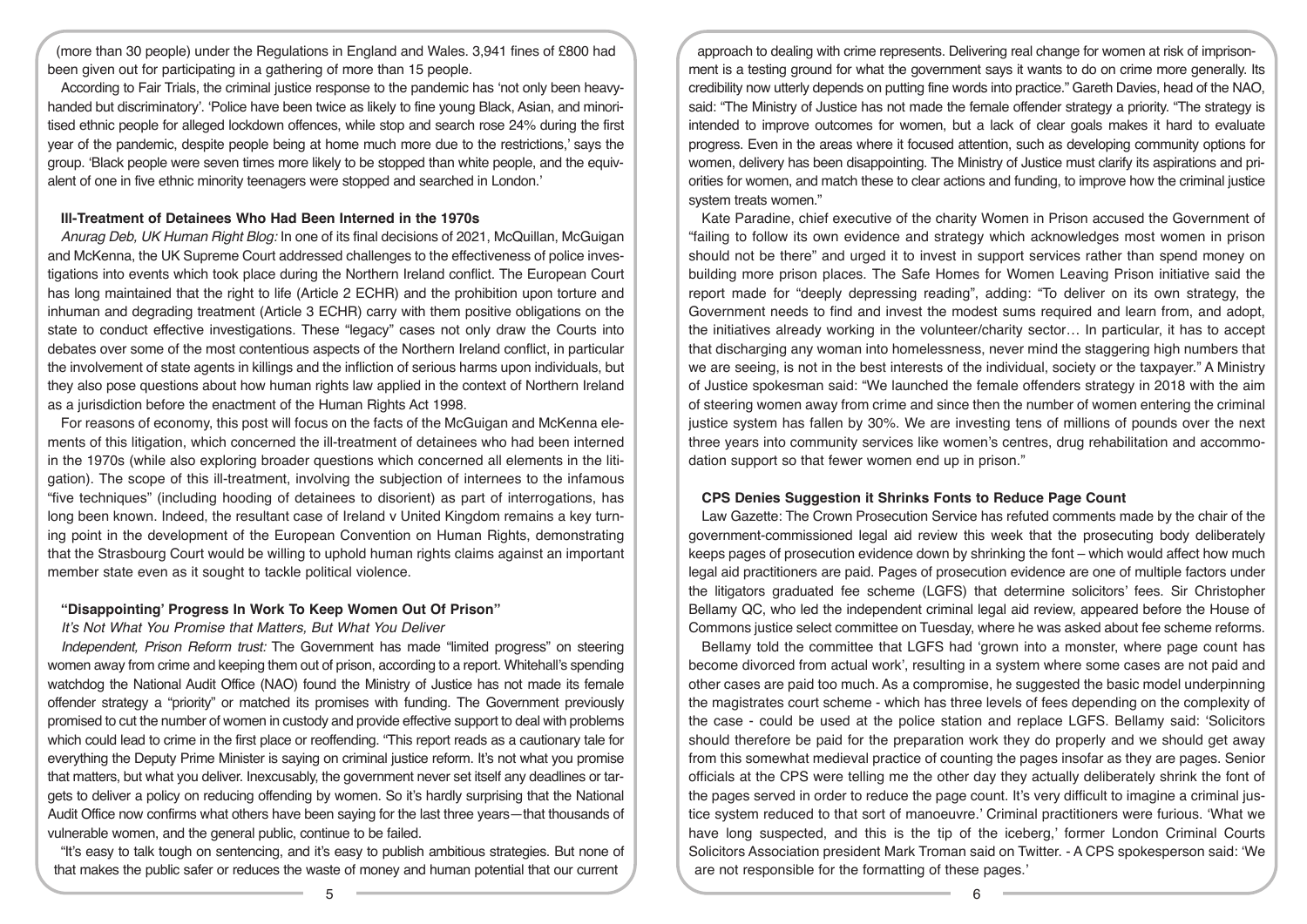#### **Damages for Man Held in Prison for 21 Months**

 Duncan Lewis: An Iranian national, who had lived on and off in the UK lawfully since 1970, first came to our attention in June 2019 in Harmondsworth Immigration Removal Centre. He had been detained since May, was facing removal to Iran and his application to remain in the UK on article 8 human rights grounds had been refused. It transpired that he was over 60 years old, had British children and grandchildren in the UK and had been granted Indefinite Leave to Remain in 2001. He had previously worked in business, education and journalism. In February 2015 he had been sentenced to 8 months for an offence and as a result of the aggregation of a previous sentence of 18 weeks, was served with a deportation order. He was recorded as suffering from depression. He did not manage to obtain legal advice in prison and so did not appeal his deportation. His Indefinite Leave to Remain was therefore revoked. At the end of his sentence, he remained in prison but no steps were taken to remove him to Iran and he remained in prison until November 2016, when he was released on immigration bail. This was despite the Home Office being informed by the prison that the client's mental health was deteriorating and the Independent Monitoring Board writing to them requesting reasons for the delay. No details of the risk assessment which assessed him as being unsuitable for transfer to a detention centre were provided.

After he was released in November 2016, the Home Office notes recorded that the client was not currently removable. Even so he was re-detained in May 2019, although by then he was over 60 and met the criteria of a level 3 Adult at Risk in detention and only to be detained in rare circumstances. Duncan Lewis were initially instructed to apply for bail, which was granted at the end of June 2016, and appeal the refusal of the human rights application. The appeal was successful in March 2020 but the Home Office applied twice, first to the First-tier and then the Upper Tribunal for permission to appeal the decision and were refused on both occasions. The Home Office had deferred responses to the pre-action correspondence regarding the lawfulness of the two periods of the client's detention until the appeal was resolved. The civil claim was issued in January 2021 and settled recently for very significant damages.

## **CPS Proposes New Guidance on 'Mercy Killings'**

Sam Tobin, Law Gazette: The CPS has launched a public consultation on updated legal guidance on homicide offences, which sets out public interest factors prosecutors should take into account when dealing with suspects in deaths arising out of failed suicide pacts or mercy killings. Prosecutors should consider whether suspects in so-called mercy killings are 'wholly motivated by compassion' in new guidance proposed by the Crown Prosecution Service.

The proposed guidance is designed to give clear advice to prosecutors and includes reference to factors similar to those set out in guidance for prosecutors in cases of encouraging or assisting suicide, the CPS said. Factors where a prosecution would be less likely include when the victim reached 'a voluntary, settled and informed decision to end their life', the suspect was 'wholly motivated by compassion', the suspect attempted to take their own life at the same time or where they reported the death to the police and 'fully assisted the authorities'. Where the victim was under 18 or lacked mental capacity to make an informed decision to end their life, or there was a history of violence or abuse against the victim, are among the factors which would tend to favour prosecution under the updated guidance. The CPS said the guidance would not decriminalise any offences and does not touch on assisted dying or other similar scenarios which are treated separately in law.

Max Hill QC, the director of public prosecutions, said: 'Suicide pacts and so-called mercy killings are tragedies for the family and friends of those involved. It is a sensitive and emotive topic which

can be very divisive and provoke strong views, but our prosecutors may need to decide whether the legal test for criminal charges has been met. 'The individual circumstances of every case must be carefully weighed up when considering whether it is in the public interest to charge. It is important that we clearly lay out the reasoning behind our decision-making, and we are seeking views on a range of factors which would be considered when determining whether it is appropriate to prosecute. 'But let me be clear that these are extremely serious cases. We will always prosecute cases of murder and manslaughter where there is sufficient evidence and it is in the public interest.'

### **Left Hanging - Imprisonment for Public Protection a Policy Without Supporters**

*Catherine Baksi, Law Society Gazette:* Abolished in 2012, why are so many prisoners still caught in its clutches? Pressure is mounting on the government to remedy an injustice branded by former Supreme Court justice Lord Brown as the 'single greatest stain on our criminal justice system'. The former lord chief justice, Lord Thomas of Cwmgiedd, told the House of Commons justice committee last December that all prisoners serving indeterminate sentences of imprisonment for public protection – so-called IPP sentences – should be resentenced. Lord Thomas said: 'You need to fix the immediate problem quite quickly by some sort of rough and ready justice; first, to deal with those who are still in prison when you have gone beyond the maximum that they could have for a determinate sentence, and, secondly, to deal with those on licence.' Because 'something has gone wrong', said Thomas, this requires looking at the 'injustice' that has been done to IPP prisoners, the majority of whom were not dangerous, yet in respect of whom imprisonment has 'made worse and less susceptible to release than had they been given a determinate sentence'. In the same week, peers on both sides of the Lords called for an amendment to the Police, Crime, Sentencing and Courts Bill to allow for the release of IPP prisoners who had served more than their tariff sentence unless they posed a risk to the public, and to reduce the time they spend on licence. Tory peer and former solicitor general Lord Garnier QC told his colleagues: 'This obscenity must now end.'

#### **Being Gay Inside**

*Inside Time:* It never even crossed my mind when I entered prison for the first time 4 years ago – being gay in prison, or out, or sexuality. I entered prison as a bloke. Not a gay bloke. But never attempted to cover up the fact I like other men. I'm funny and have what a psychiatrist may call a highly developed sense of humour. My humour is often a defence mechanism. A device to hide insecurities or social anxiety, but never about being gay. Being gay is not nor ever has it been an insecurity. In fact, a happy 'camp-ness, often embellishes my humour. I am a funny man. I began in prison as a fresh face. I remained calm, my usual friendly, open, polite and honest self and being open about being gay was often a shock for lads but rarely an issue. If this information was ever received with any hostility I would question and persuade the individual to accept it. By removing taboo and fear. Successfully. It seemed natural to stand up for who I was against fear and ignorance. No seed of disrespect should ever be left to grow in prison. It is important to be someone. No matter what that is. Be bright. Be valuable. I was proud of my life choices and not insecure about who I was; my fearlessness in the face of institutional, societal and generational homophobia, in prison was abnormal and I wasn't a socially constructed stereotype or a push over and it caused individuals to question they're or the groups homophobia or fear. I was respected. I made friends. Prison was never a punishment or unhappy because I had what was important for happiness. Love.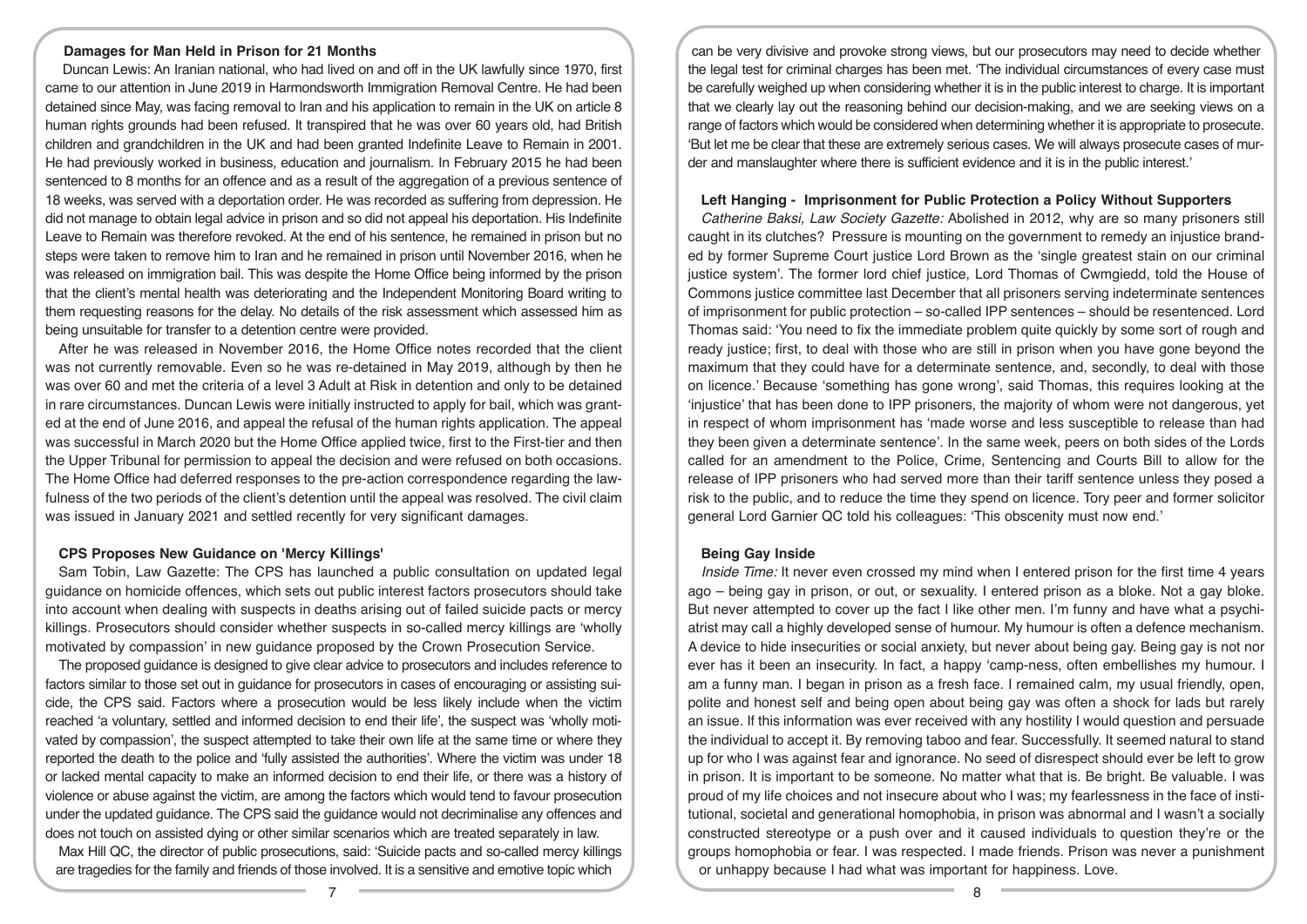I did not judge therefore I was not judged. There's wisdom in there… many prisoners came out to me privately. Confidence kept. It is obvious that my experience isn't common for most gay prisoners. But I'm not a common person and prison made me realise that. I didn't know I was fearless. I had some of the best times in my life in prison, a tragedy. It's a very colourful experience and hugely educational. If you are without fear and compassionate and enjoy making others laugh it can be the worst all-inclusive holiday you've ever been on, but a right laugh, even an adventure, even rewarding. I'm not qualified to advise anyone about anything but one thing I will say. "Be yourself, unless being yourself is a sausage! Being gay isn't a big thing, so don't make it a big thing, it's one facet of a very complex human being." Sexuality doesn't define a person nor should it, in my opinion. Fear is the only thing that exists between you and emotional success, happiness and real brotherhood, whether you're gay or bi and scared to be yourself or the homophobe scared to be anything else!

Laughing, mocking and gossiping about the gay lad on the wing is for girls not prisoners and when it's done repetitively, obsessively and becomes sexualised it's harassment, not banter and says a lot about the person(s) doing it…. but I'll let you fathom that out….Don't let any person, family member, parent, institution, gang or environment make you ashamed of who you are inside and propel you to pretend to be someone else and live half a life. No one deserves that punishment. Never give anyone or any situation power over you, because in doing so you imprison yourself.

## '**Vision for Prisons' Mixed Reaction From Charities to White Paper**

*Inside Time:* Charities and campaign groups have given a lukewarm response to the vision for prisons set out by Justice Secretary Dominic Raab in his Prisons Strategy White Paper. Andy Keen-Downs, chief executive of the prisoners' family charity PACT, welcomed some aspects of the strategy published in December, saying: "It's good to see some investment in employment, addiction treatment, and in diversion. It's good to see a recognition that families and good relationships are important aspects of rehabilitation and contribute to reducing reoffending … So, we will give credit where it is due. But mostly, the White Paper does not bring any big new ideas that we can welcome." He criticised the reaffirming of the Government's central commitment to spend £4 billion building extra prison places, to prepare for an increase in the prison population in England and Wales from 80,000 to 100,000. Warning that the Government would struggle to recruit enough new prison officers when there is already a workforce crisis in existing jails, he accused ministers of "building prisons we can't afford, can't staff, and which will become dead ends for tens of thousands of people".

The rehabilitation charity NACRO welcomed what it called "real positives" in the paper published in December, singling out three measures for praise: a pledge of temporary accommodation for all prison leavers, a possible end to Friday releases, and a renewed focus on education and employment. However, it concluded: "On the bigger picture there is a missed opportunity to make more radical change." It joined the criticism of the Government's plans for an increase in the prison population, saying it marked "a depressing ambition for any modern society". And it said there was nothing in the strategy to tackle race inequality, with one in four prisoners coming from Black and minority ethnic communities. NACRO warned of the risk of a "two-tier prison system" developing, as new prisons are fitted out with in-cell technology but older jails lag behind. The charity welcomed the idea of "Resettlement Passports", which are intended to ensure prison leavers are work-ready by bringing together their proof of ID,

CVs and bank accounts – but it warned: "This will need real thought in its delivery."

Andrea Coomber, who took over from Frances Crook in November as chief executive of the Howard League for Penal Reform, judged Raab's vision as "not all terrible". She said: "Some of the ideas in the White Paper could begin to address prisons' dire record on safety, education, work and resettlement, and the Howard League has long supported more autonomy for prison governors. However, the overall strategic vision is one which will send more people to prison every year, compounding the very problems that the White Paper seeks to solve." According to the White Paper, one of the lessons learned from the Covid lockdowns "is that in parts of the estate, mass unstructured social time can make some prisoners feel unsafe and can inhibit the ability of staff to manage risks of violence and bullying". The Government's solution is to give governors more powers to reshape the prison day, possibly leading to prisoners spending more hours locked in their cells. Coomber criticises this conclusion, warning: "We are only now beginning to see the impact of locking people in their cells for up to 23 hours a day for an extended period." She also criticises Raab's intention to publish league tables ranking prisons by their performance, pointing out that the Government proposed this in its last prisons white paper in 2016, but subsequently went cold on the idea.

Peter Dawson, director of the Prison Reform Trust, said: "Safer prisons that rehabilitate are in everyone's interests. So, investment in preventing drugs from getting into prisons and helping people get clean is all welcome. But it's hardly a new ambition and the track record of delivery on prison promises is poor. "You can't build prison reform on a foundation of overcrowded, dilapidated prisons where prisoners spend most of their day in their cells. That's what life is like in the prisons where these problems are most acute. The government is in danger of addressing the symptoms of our broken prison system, not its causes." Responding for Labour in the House of Commons, shadow justice minister Ellie Reeves called the White Paper's proposals "a sticking plaster over the fundamental crisis", saying: "A shocking 75 per cent of prisoners reoffend within five years of release, so we welcome measures on training and education and resettlement, but how can they be implemented when there are not enough staff, when prisoners are kept cells for up to 23 hours a day, when assaults in prisons have doubled since 2010, when the prison budget has been slashed by £6 million since 2010, and when selfharming incidents in prisons have increased by 132 per cent?"

## **Prisoners Need a Social Life**

*Inside Time:* Charlie Taylor Chief Inspector of Prisons has said it is important that prisoners are allowed to have a "social life" by mixing together outside their cells. "They need to be with each other. Particularly if you're serving a very long sentence, 15 years or that sort of length, the idea that you're going to be studying or preparing for your release is really fanciful – and therefore that social time is incredibly important." He made the point as he spoke out about a proposal in the Government's Prisons Strategy White Paper which could lead to prisoners spending longer each day in their cells. The document, published in December, claims Covid lockdowns made prisons safer by reducing the amount of time residents spent outside their cells because "in parts of the estate, mass unstructured social time can make some prisoners feel unsafe and can inhibit the ability of staff to manage risks of violence and bullying".

Addressing MPs and peers on the All-Party Parliamentary Group on Penal Affairs, Taylor cautioned against "learning the wrong lessons from the pandemic". He said: "The solution to higher levels of violence in prison isn't to keep prisoners locked behind their doors for long